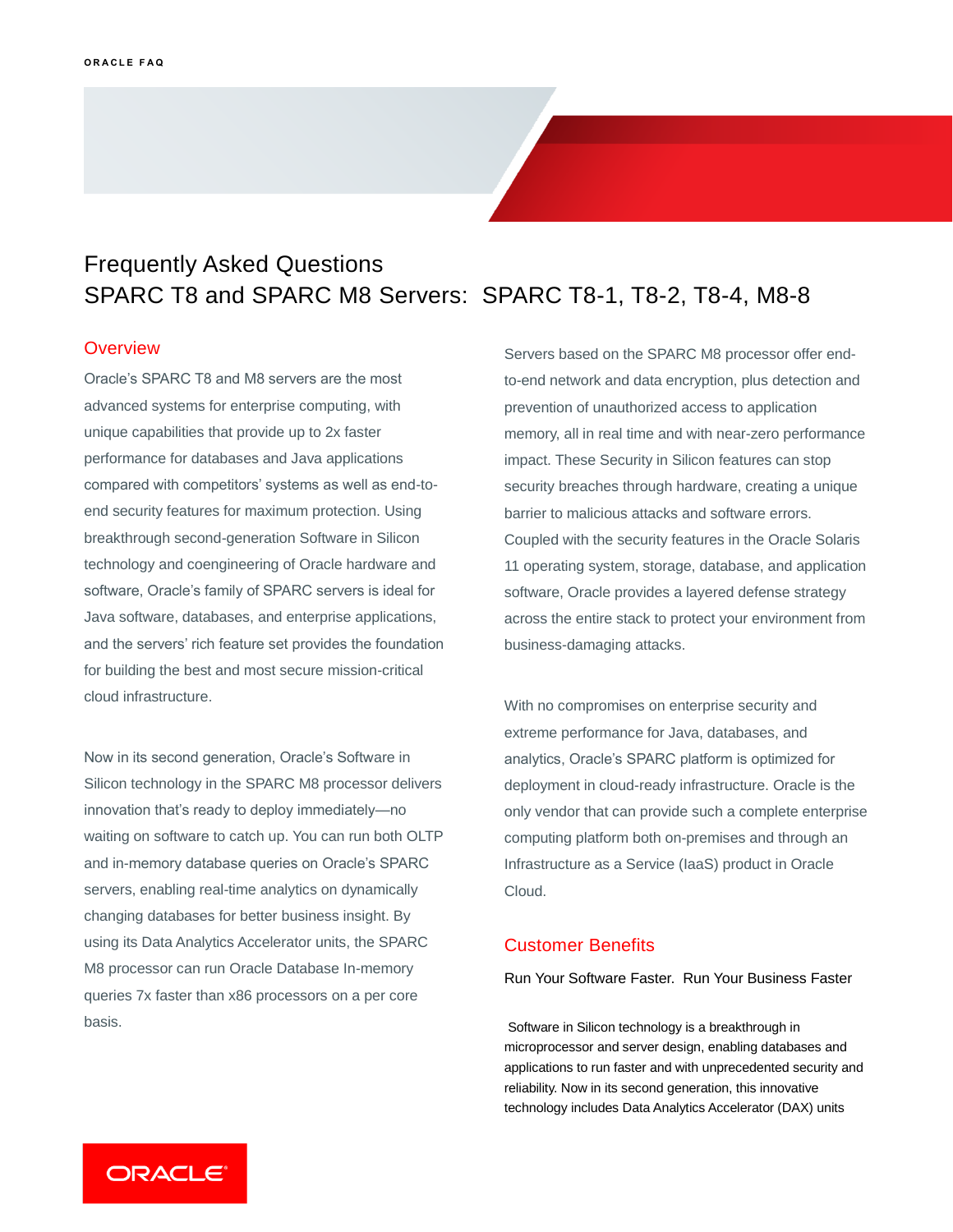designed directly into the SPARC M8 processor's silicon to handle SQL primitives, such as those used by Oracle Database In-Memory in Oracle Database 12c. Through the use of open APIs, the DAX units can also be leveraged by Java applications operating on streams of data. The DAX units operate on data at full memory speeds, taking advantage of the very high memory bandwidth of the processor. This produces extreme acceleration of in-memory queries and analytics operations while freeing processor cores to do other useful work. In addition, the ability of the DAX units to handle compressed data on the fly means that larger databases can be kept in memory or that less server memory needs to be configured for a given database size. Lastly, the SPARC M8 processor introduces Oracle Numbers units, which greatly accelerate Oracle Database operations involving floating point data. Consider the result: you can run fast in-memory analytics on your database, using much less memory than the size of your data, without significantly increasing server utilization rates or affecting your OLTP operations.

#### Secure Your Applications with No Trade-Offs

 The Silicon Secured Memory feature of the SPARC M8 processor provides the capability of detecting and preventing invalid operations on application data, through hardware monitoring of software access to memory. This can stop malware from exploiting software vulnerabilities, such as buffer overflows. The hardware approach of Silicon Secured Memory is much faster than traditional software-based detection tools, so security checks can be done in production without significant impact to performance. In addition, each processor core contains the fastest cryptographic acceleration in the industry, allowing IT organizations to deliver end-to-end data encryption and secure transactions with near-zero performance impact. In summary, you can easily activate data protection and encryption security, by default, without additional hardware investment.

#### Engineered for the Cloud

 Oracle's SPARC systems are engineered for the cloud and provide customers with effortless security, breakthrough efficiency, and straightforward simplicity. Oracle is the only vendor that can provide such a complete enterprise computing platform both on-premises environments and IaaS environments in Oracle Cloud.

## Frequently Asked Questions

- **Q:** What are servers based on the SPARC M8 processor?
- **A:** Servers based on the SPARC M8 processor are the world's most powerful systems for business-critical enterprise applications and virtualized cloud infrastructure. Utilizing second-generation Software in Silicon technology in the SPARC M8 processor, the servers provide breakthrough efficiency and performance as well as unprecedented levels of security.
- **Q:** How many products comprise the family of servers based on the SPARC M8 processor?
- **A:** There are four servers in the product family, which have from one to eight processors.

 **SPARC T8-1**: The SPARC T8-1 server offers a single processor with 32 cores in a 2U chassis. It scales up to 1 TB of memory, offers up to eight 2.5-inch hot-serviceable SAS HDDs or solid-state drives (SSDs), supports up to four NVMe SSDs, and has six PCIe 3.0 slots.

 **SPARC T8-2**: The SPARC T8-2 server offers two processors with a total of 64 cores in a 3U chassis. It scales up to 2 TB of memory, supports up to six 2.5-inch hot- serviceable SAS HDDs or SSDs, supports up to four NVMe SSDs, and has eight PCIe 3.0 slots.

 **SPARC T8-4**: The SPARC T8-4 server offers two or four processors with up to 128 cores in a 6U chassis. It scales up to 4 TB of memory, supports up to eight 2.5-inch hot- serviceable SAS HDDs, SAS SSDs, or NVMe SSDs, and has 16 PCIe 3.0 slots utilizing hot-pluggable carriers.

 **SPARC M8-8**: The SPARC M8-8 server offers up to eight processors in a single physical domain. The server scales up to 8 TB of memory and has up to 24 PCIe 3.0 (x16) slots.

- **Q:** What are the common characteristics of servers based on SPARC M8 processors?
- **A:** The servers contain the following common characteristics:
- Second-generation Software in Silicon features
- Fast DDR4 memory that lowers power consumption
- • Dual inline memory module (DIMM) sparing that is enabled with fully populated memory slots, increasing system reliability and uptime
- • x16-capable PCIe 3.0 slots, which provide more I/O throughput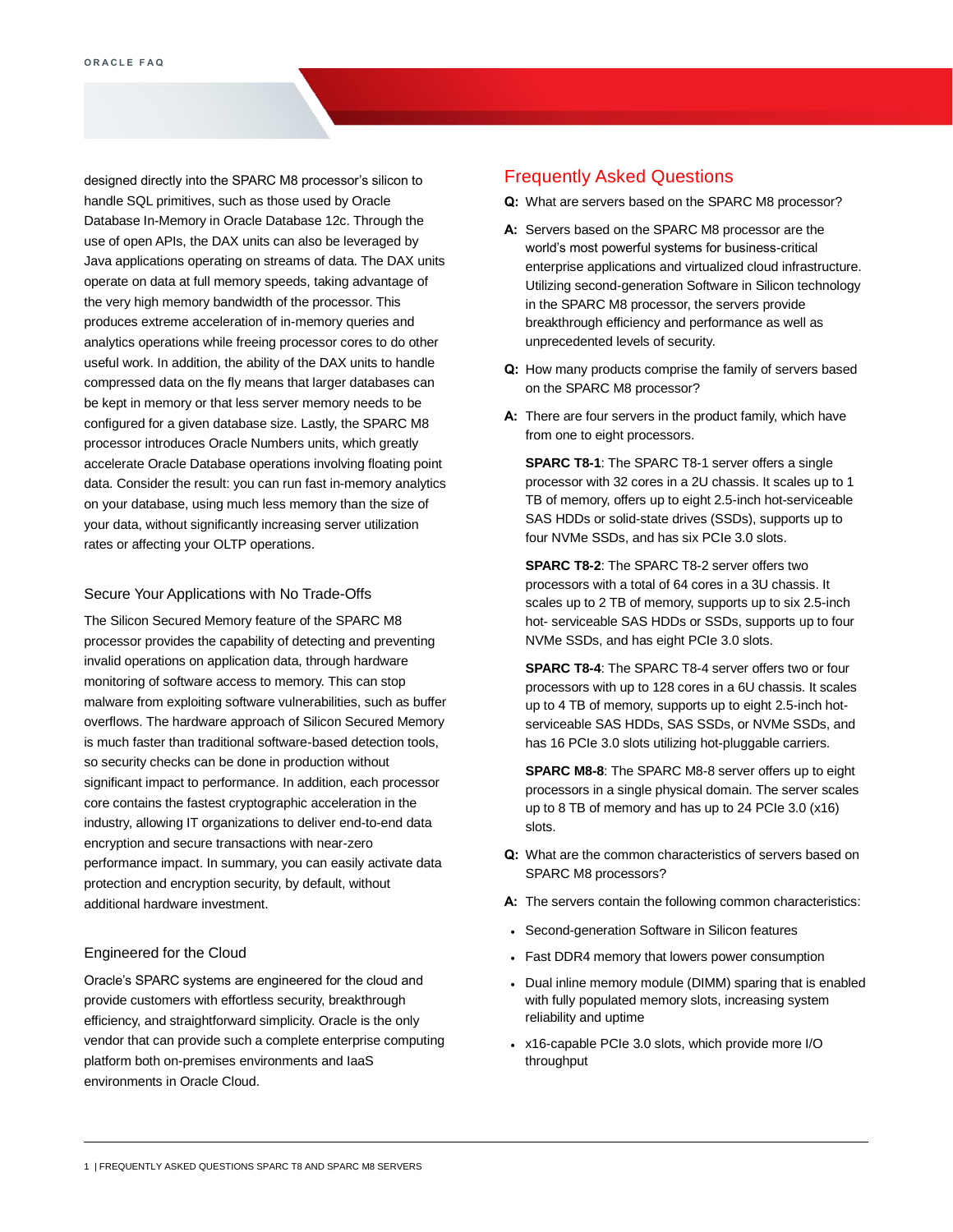- **Q:** What is Software in Silicon?
- **A:** Software in Silicon is a technology that places software functions directly into the processor chip, implemented as specialized units or off-load engines. Because specific functions are performed in hardware, software applications run much faster. And because the cores of the processor are freed to perform other functions, overall operations are speeded up as well.
- **Q:** What are the key features of the SPARC M8 processor?
- **A:** One of the key features of the SPARC M8 processor is  **SQL in Silicon**, which includes two subfunctions, In- Memory Query Acceleration and In-Line Decompression, both of which are performed by the DAX units:
- **Data Analytics Accelerator (DAX)** units are additional on- chip accelerator engines that offload both In-Memory Query Acceleration and In-Line Decompression from the processor cores. There are eight DAX units per SPARC M8 processor, each with four pipelines. That means 32 in- silicon accelerator engines are available to all 32 processor cores. Each engine accelerates analytics primitives such as "search", "join" and "filter".
- **In-Memory Query Acceleration** increases the performance of in-memory database queries by operating on data that is streamed directly from memory via extremely high-bandwidth interfaces. This technology can also be used by Java Streams applications, through an open API in the Oracle Solaris operating system.
- • **In-Line Decompression** significantly increases usable memory capacity. The SPARC M8 processor runs data decompression concurrently with the accelerated analytics functions. This capability allows compressed databases to be stored in memory while being accessed and manipulated at full speed.

 Another key technology of the SPARC M8 processor is  **Security in Silicon**, which includes two subfeatures: Silicon Secured Memory and Cryptographic Acceleration.

- **Silicon Secured Memory** ensures that an application is only able to access its own memory region, which lets software programmers identify issues related to memory allocation. It is designed to help prevent security hacks such as Heartbleed from putting systems at risk, and it enables hardware monitoring of memory requests by software processes in real time. It stops unauthorized access to memory whether that access is due to a programming error or a malicious attempt to exploit buffer overruns. It also helps accelerate code development and helps ensure software quality, reliability, and security.
- encryption capabilities for secure data center operation • **Cryptographic Acceleration** enables wire-speed

 without a performance penalty. This is provided by the processor's 32 on-chip cryptographic accelerator units that can be accessed seamlessly through the Oracle Solaris Cryptographic Framework. These units accelerate the widest set of cyphers and hashes in the industry: Oracle has demonstrated that wide key encryption can be performed by the SPARC M8 processor with speeds that are 7x faster on a per core basis compared to the latest x86 processors.

- **Q:** What types of applications are ideal for the servers based on the SPARC M8 processor?
- **A:** The servers are ideal platforms for database, Java, middleware, and application workloads.
- **Q:** Can I run in-memory applications on the servers based on the SPARC M8 processor?
- **A:** Absolutely. The outstanding performance of the innovative SPARC M8 processor coupled with a large memory footprint allows many applications to run in memory on these servers. Running Oracle In-Memory Applications on the servers provides significant application performance boosts.
- **Q:** Is Oracle Software in Silicon technology open?
- **A:** Yes, software developers can leverage Silicon Secured Memory, the cryptographic instruction accelerators, and the DAX units. Oracle has released open APIs for both Silicon Secured Memory and the DAX units. In addition, the cryptographic accelerators are enabled via industry- standard APIs such as PKS#11, OpenSSL, and others, and by using the Oracle Solaris Cryptographic Framework. Learn more [here.](https://community.oracle.com/tech/developers/discussion/4462270/introduction-to-stream-processing-using-the-dax-api)
- **Q:** Is there a choice in system configurations?
- **A:** Yes, servers based on the SPARC M8 processor can be customized through the Oracle assemble-to-order process.
- **Q:** What operating systems are supported on the servers?
- **A:** Oracle Solaris 11.3 SRU 24 or later is supported in a control domain on the SPARC T8-1, T8-2, T8-4, and M8-8 servers.

 In the guest domains, Oracle Solaris 11.3 SRU 24 or later is supported and so is Oracle Solaris 10 1/13 (with required patches).

 Applications certified for Oracle Solaris 9 or 8 only may be run in an Oracle Solaris 9 or 8 branded zone running within an Oracle Solaris 10 guest domain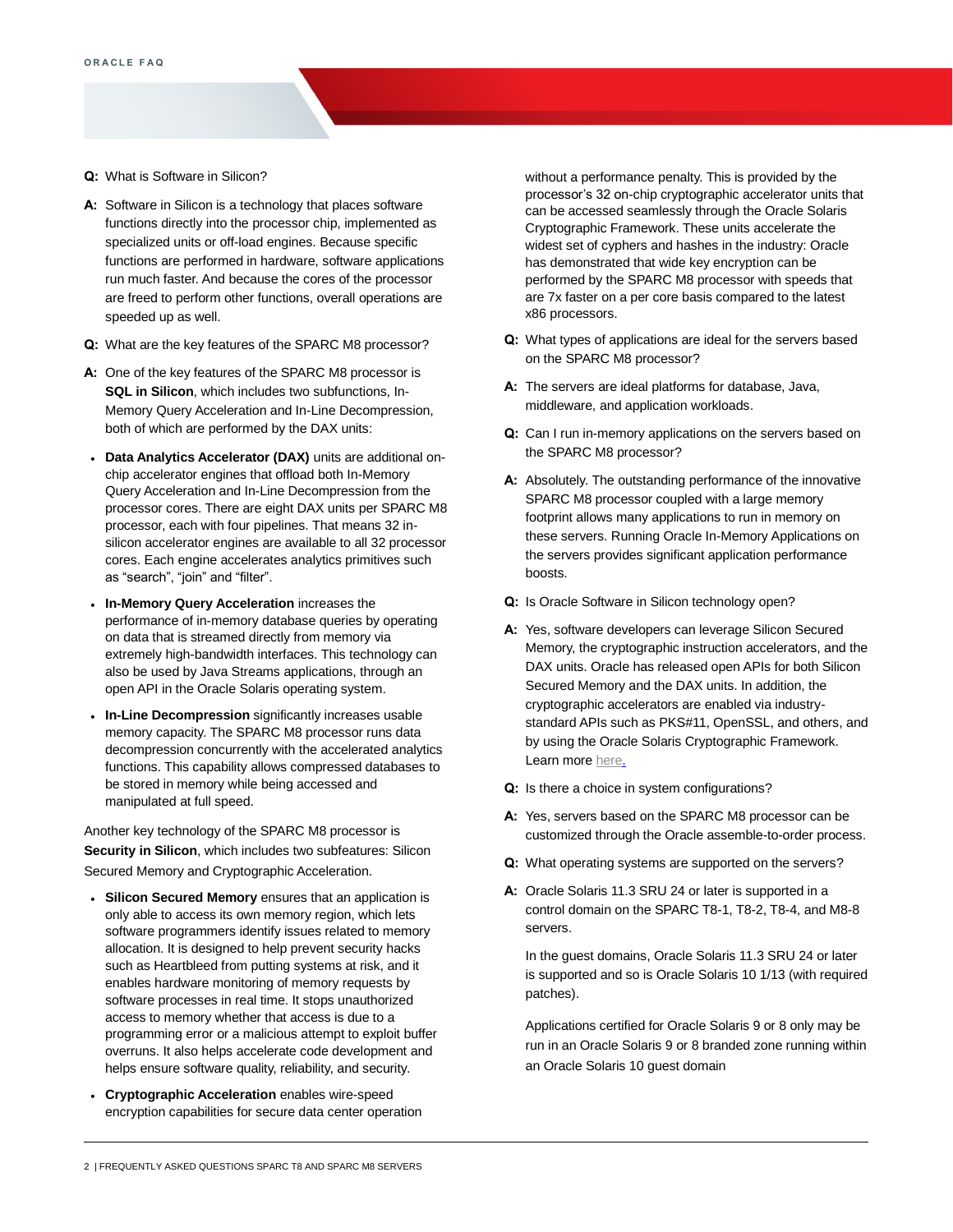- **Q:** What is the recommended operating system for the servers?
- **A:** Oracle recommends the latest version of Oracle Solaris 11 for enhanced performance and functionality.
- **Q:** What software is preinstalled on the servers?
- **A:** The latest available version of Oracle Solaris 11, which includes Oracle VM Server for SPARC, is preinstalled.
- **Q:** What virtualization technologies are supported on the servers?
- **A:** With the use of Oracle VM Server for SPARC, multiple application stacks can be deployed on both Oracle Solaris 11 and Oracle Solaris 10, and they are fully supported side by side. Additionally, individual Oracle Solaris 11 and Oracle Solaris 10 instances can be virtualized with Oracle Solaris Zones for optimal utilization and application performance.

 Even applications running on Oracle Solaris 9 and Oracle Solaris 8 can be virtualized on legacy Oracle Solaris Containers. Physical domains provide an additional level of partitioning on SPARC M8-8 servers, which feature electrical isolation.

- **Q:** What are the systems management options on the servers?
- **A:** Servers based on the SPARC M8 processor include Oracle Integrated Lights Out Manager (Oracle ILOM), which is driven by an integrated system service processor that also has power-management and power-capping capabilities to help reduce energy costs.

 Oracle ILOM provides full remote keyboard, video, mouse, and storage (KVMS) support together with remote media functionality.

 Oracle ILOM works with Oracle Enterprise Manager Ops Center, which provides the most-comprehensive management across Oracle servers, operating systems, and Oracle Solaris virtualization technologies, and it dramatically improves the efficiency of IT operations with its integrated lifecycle management and built-in automation.

 In addition to Oracle ILOM, unified server virtualization management is achieved with Oracle VM Manager. Oracle VM Manager can be used to discover SPARC servers running Oracle VM Server for SPARC and perform virtual machine management tasks. Users can create SPARC server pools and virtual machines, as well as manage networking and storage.

- **Q:** Can SPARC servers be managed with Oracle Enterprise Manager Ops Center 12c?
- **A:** Yes. Oracle Enterprise Manager Ops Center 12c is an end- to-end management solution that can monitor and manage all aspects of hardware and virtualization configurations on the servers. It provides a complete cloud lifecycle management solution including self-service provisioning and integrated chargeback and capacity planning.
- **Q:** What are the power and cooling requirements for the servers?
- **A:** The onlin[e power calculator p](https://www.oracle.com/it-infrastructure/power-calculators/)rovides guidance for estimating the electrical and heat loads for typical operating conditions.
- **Q:** Where can I obtain information about performance benchmarks?
- **A:** Oracle's SPARC system benchmarks are available [here.](https://blogs.oracle.com/bestperf/)
- **Q:** Where can I find official end-user documentation for the family of servers based on the SPARC M8 processor?
- A: Product documentation can be found at **docs.oracle.com**.
- **Q:** What is the hardware warranty on these servers?
- **A:** The servers come with a one-year warranty. Visit [oracle.com/us/support/policies f](http://www.oracle.com/us/support/policies)or more information about Oracle's hardware warranty.

 As with all product warranties, this warranty is designed to offer consumers basic recourse should a product defect be discovered. For more complete support, purchase the recommended support coverage at point-of-purchase to gain access to the services and resources you need and avoid potential reinstatement fees at a later date.

- **Q:** What is the recommended support for the servers based on Oracle's SPARC M8 processor?
- **A:** For all SPARC server products being used in critical production and test environments, Oracle recommends Oracle Premier Support for Systems. Features include:
- • Award-winning, 24/7 service and support to help you keep your Oracle systems running at peak performance
- • Comprehensive systems coverage that includes single- point accountability for Oracle server and storage hardware; integrated software (for example, firmware); and operating system software (Oracle Solaris, Oracle Linux, and Oracle VM)
- • Fast answers and prompt resolution with around-the- clock access to Oracle product experts, hardware service, and self-help technical resources